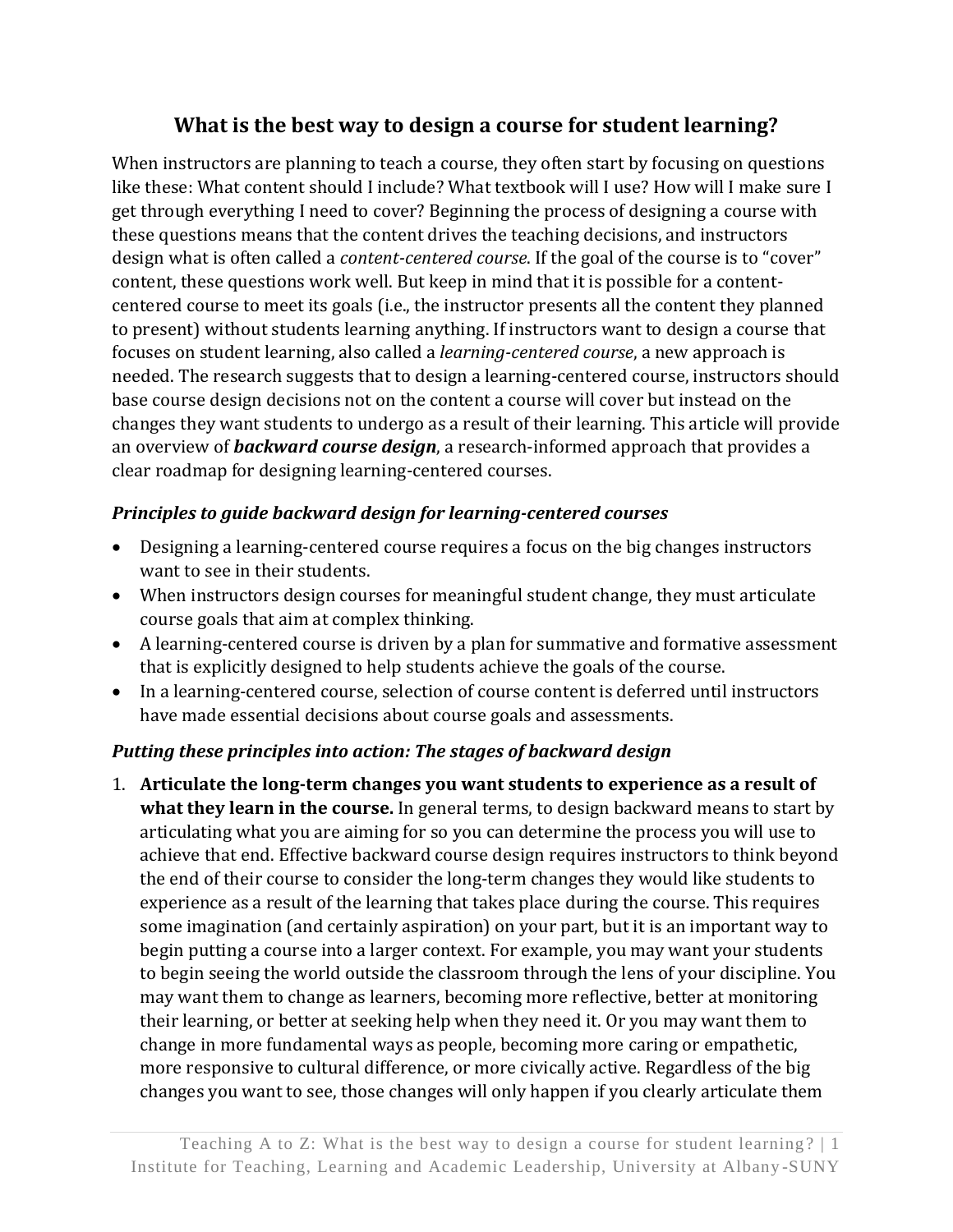and intentionally design your course to help ensure those changes. Here's an exercise to help you think about the changes you want to aim for: imagine that a year from now you run into a student who has taken the course you're designing. That student says, "Your course changed my life! Ever since that semester, I have \_\_\_\_\_\_\_." What would you want that student to say? Filling in that blank can help you complete the first step in backward course design. This is a crucial step in the backward course design process that can take some time: you'll need to really consider how the course and the discipline can be a transformative experience for students. Investing time and energy at this stage provides a solid foundation for making effective and efficient course design decisions in the later steps.

2. **Articulate a set of course goals that aim at cognitive complexity.** The first step described above helps you think about the long-term effects you want your course to have. After you have thought at this high level about big changes for students, it's time to use your thinking about those big changes to focus in on a set of course goals. The goals for a learning-centered course will look different from those in a traditional, content-centered course, which often focus on the content that will be covered (e.g., terms, concepts, theories, etc.) or students' basic understanding of that foundational content. Instead, goals for a learning-centered course will be articulated *in terms of*  student learning and change: "By the end of this course, students will be able to . . ." Keep in mind that the changes you've envisioned in step 1 are significant, and you will only be able to help students work toward those big changes if your course goals aim them at complex thinking. This means that the goals for a learning-centered course focus on what students will be able to *do* (not just what they will know) as a result of new skills and ways of thinking they develop in the course. For example, by the end of a course you might want students to be able to apply course concepts in order to solve problems, to use course concepts to analyze problems, to use course concepts to evaluate different solutions to problems, or possibly even to create novel solutions to problems. Clarifying these goals early in the design process prepares you to make the important pedagogical decisions that will guide your students' work through the entire course, and articulating these goals with precise language provides focus for the remaining design steps.

Keep in mind that creating higher-level goals is important even in lower-division or survey courses, where students may lose motivation when there is too much focus on memorization or low-level understanding of foundational materials. When we aim students' thinking higher by requiring them to use rather than simply remember facts, concepts, or principles, they will still learn those concepts, but they will begin to see their relevance and are more likely to recognize the value of the work of our disciplines. Finally, it is important that the language of course goals is concrete: describe actions and changes that are visible so that you (and your students) can see the changes their thinking is undergoing. For example, instead of saying that students will be able to "understand the importance of sociology for responding to social problems," you might instead say that students will be able to "use sociological theories to analyze social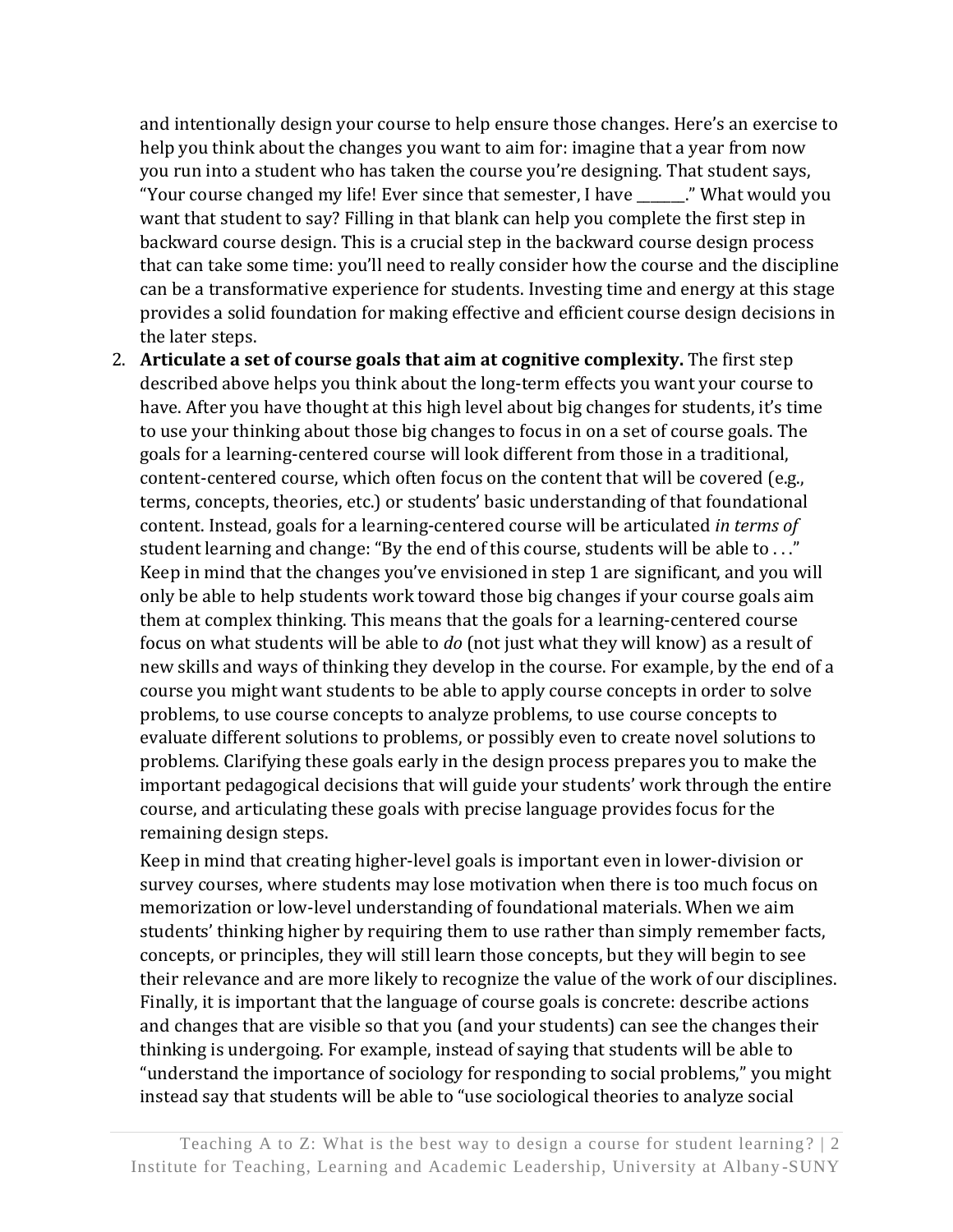problems" or "evaluate social problems using key sociological concepts." Benjamin Bloom's *Taxonomy of Educational Objectives* (later revised by Anderson and Krathwohl as *A Taxonomy for Teaching, Learning, and Assessing*) is one helpful tool for formulating and analyzing course goals because it provides a framework to focus your thinking on the levels of cognitive complexity you are aiming your students toward. Many versions of this taxonomy, as the one shown below, also provide some language for articulating and clarifying course goals. Make sure you are clear about where you are aiming students before moving to the next stage of design!



C C Vanderbilt University Center for Teaching

3. **Design a summative assessment plan**. After you have a clear sense of your goals, you are ready to make the next essential decision that will guide students' learning in your course: how will you assess and give them feedback about their progress toward those goals? *Summative assessments* are the assignments, tests or projects that "sum up" student learning, meaning they tell you how well students have made progress toward the goals at a few key moments in the course. These are the "major" assessments in your course that together make up a substantial portion of students' grades. Designing a summative assessment plan requires instructors to think about assessment in new ways. In a content-centered course, instructors often figure out where the logical breaks in content take place and simply insert exams or assignments to align with those breaks. When assessments are designed in this way, students tend to experience courses (and disciplines) as a set of discrete, disconnected topics to be memorized for the assessments. This actually encourages students to think that the best approach to learning is to cram, take an exam, and move on. Conversely, an assessment plan for a learning-centered course provides a set of *iterative*, *interconnected learning experiences* that purposefully move students toward the goals of the course. To design a summative assessment plan focused on student learning, you must consider very carefully the kinds of thinking students will need to engage in repeatedly throughout the course both to ensure that and to determine whether they are changing in the ways you have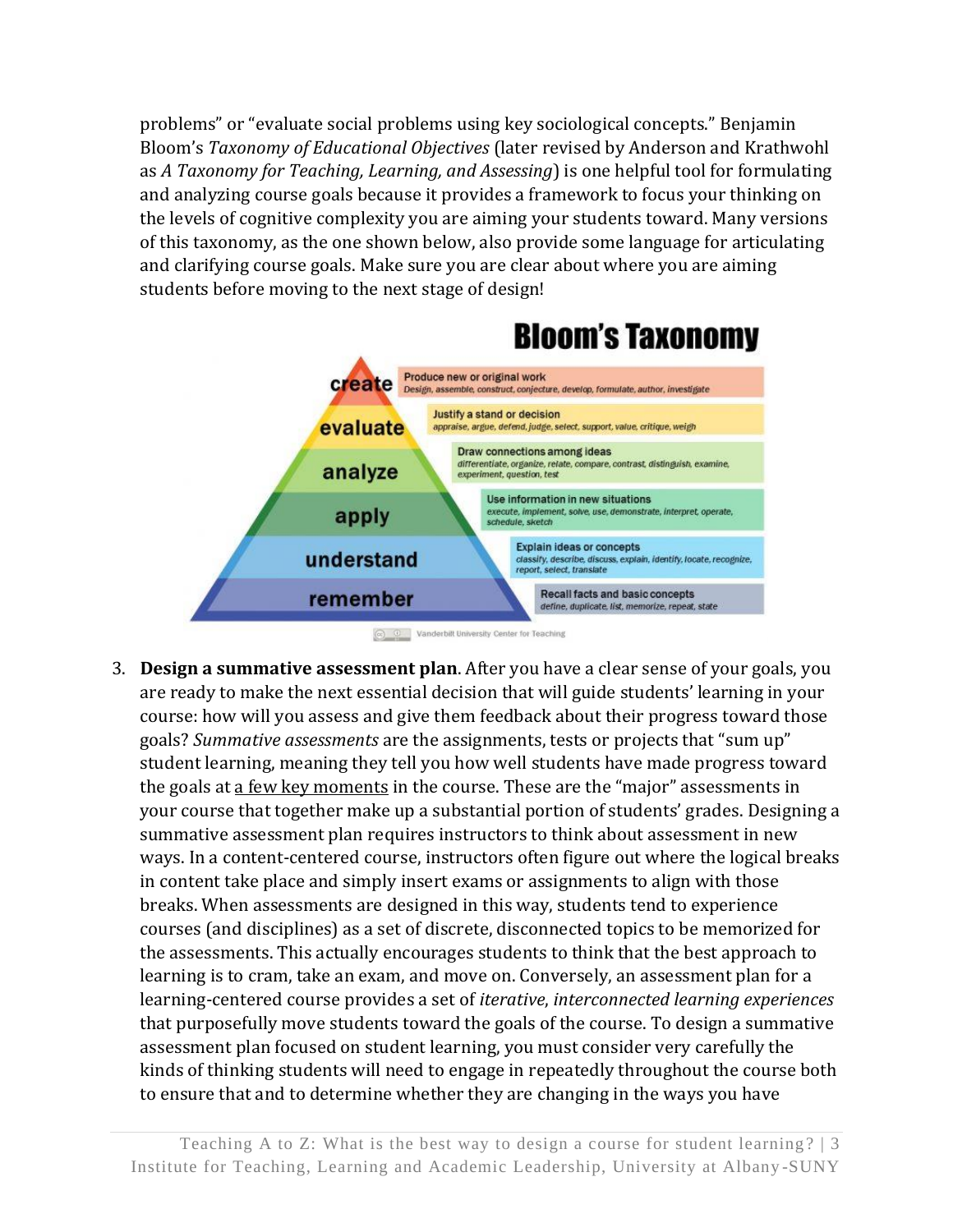targeted. This means that all the assessments in your plan should ask students to do the *same kinds of cognitive work* at increasing levels of complexity. For example, if the goals of your course are all aimed at having students apply disciplinary concepts to solve real-world problems in your field, the summative assessments in your course should ask students to solve increasingly complex problems as they move through the course. This kind of planning requires you to think of your assessments in connection with one another and to see how the work students are doing builds over time. For this reason, it is useful to begin your plan by creating the final assessment or assignment for the course and working backward through the earlier assessments. And throughout the planning process, make sure to continually refer back to your course goals to make sure the assessments you are planning align with those goals. Again, Bloom's Taxonomy can help you analyze your assessments for alignment with the appropriate levels of cognitive complexity. For example, if your course goals aim students primarily at the levels of applying and analyzing, then you need to make sure that your summative assessments are aiming at those same levels.

Note that it is important to have all your summative assessments sketched out in detail before moving to the next part of the backward design process. Summative assessment plays a more important and foundational role in a learning-centered course, and if you rush through this important step, you risk your students' success!

4. **Design a plan for ongoing practice and feedback that will help prepare students to succeed on summative assessments.** After you have carefully planned your summative assessments, it's time to make a plan for ongoing formative assessment. *Formative assessments* are designed to help students develop the skills they will need to succeed on summative assessments, and these should make up a significant portion of a well-designed course. Formative assessments are opportunities for students to practice the skills that summative assessments will require so they can receive feedback on their developing thinking. Once again, this is very different from a content-centered course, where most of the course is focused on delivery of content to students, whether through readings, lectures, videos, demonstrations, or other means. Students in these courses often have few or no opportunities to practice or receive feedback on the skills that summative assessments require, meaning that they often struggle with those assessments. This scenario often leads to some very unpleasant surprises (for us and for students!) when those assessments are graded. Conversely, a learning-centered course puts ongoing practice and feedback at the center of the course: well-designed summative assessments drive the learning, and students engage in frequent (daily!), ongoing work that requires them to practice the complex thinking those assessments require. To plan this work, you need to spend some time analyzing the summative assessments you have created so that you can focus in on and articulate the skills that students will need to practice so they can receive feedback and adjust their thinking. For example, if the summative assessments in your course require students to use theoretical models to analyze case studies in the field, then you need to have them frequently analyze small cases, both on their own outside of class and in collaboration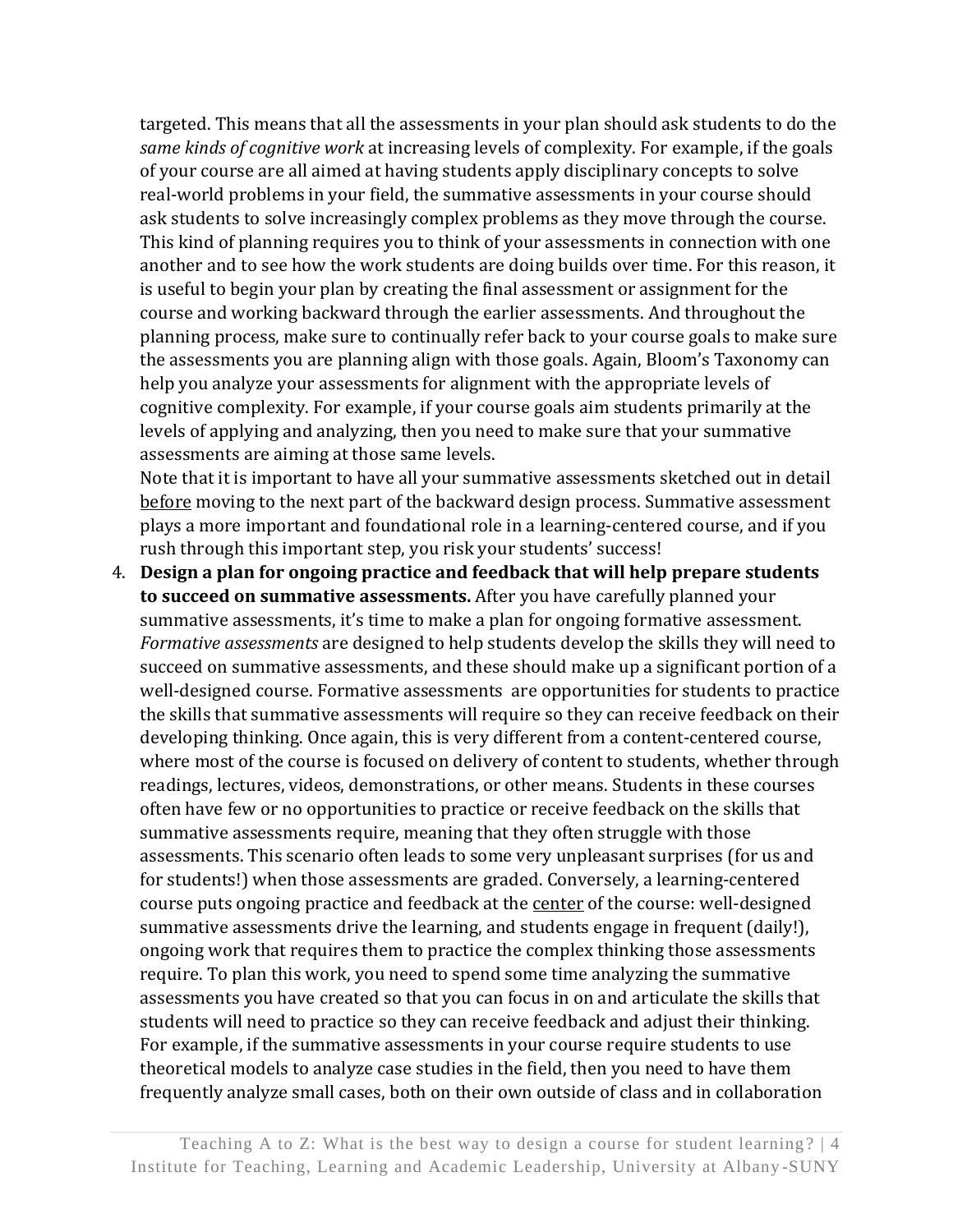with their peers and with you during class. Doing this formative work allows them to receive feedback on their thinking while they are preparing for the summative assessments. It's important that this practice work be ungraded or graded in a very lowstakes way (e.g., for completion only) so that students can feel comfortable making mistakes and see this practice as an opportunity for them to receive focused feedback on their developing skills. For many instructors, this requires a change in the way they think about not only how to spend time in class, but also in the ways that they ask students to prepare for class. Cultivating these changes in thinking takes some time, but it is an investment that leads to big payoffs in student learning. When students have done the kinds of work your summative assessments require over and over again before they complete those assessments (and have received feedback from you that helps them approach their work in new ways), they are better prepared to succeed. And perhaps most importantly, you find that your stress level around grading decreases because student work is greatly improved. Make sure you give yourself time to work through this very important course design step before making content selections!

5. **Now that you have made crucial teaching decisions, use those decisions to help you select course content.** In a content-centered course, instructors often find themselves struggling to figure out what they can cut because there just isn't enough time, or they must determine how they will cover certain topics that students "just have to know!" Or worst of all, they assign large amounts of reading to "expose" students to content that they don't need to use in any meaningful way. In all of these situations, students are likely to opt out of preparation, disengage from class, and simply wait for the instructor to tell them what they need to know. A learning-centered course treats content very differently. Instead of selecting content based on what you think students should know, you will determine what content (e.g., key disciplinary concepts, theoretical models, or frameworks) they need to use in order to change their thinking in the ways you have targeted. This means that you are making decisions about content based on your long-term aspirations for your students, your course goals, and your plans for summative and formative assessment. When you are ready to select the content that students will use in your course, review your course plan and ask yourself what students need to read, watch, or listen to in order to do the work you have envisioned for them. Thinking about content in this way often results in instructors realizing that they need to assign content in smaller chunks that will help students focus on what is most important for their learning. For example, instead of reading a full textbook chapter that outlines five different theoretical models, students may only need to read the sections of the chapter that focus on the three models they will use to complete a key course assignment. Choosing content in such a deliberate way helps students see its relevance to their work in the course and increases the likelihood that they will engage with the content in the ways you would like. Because you have made your selections based on your teaching decisions, content now has a role in their learning.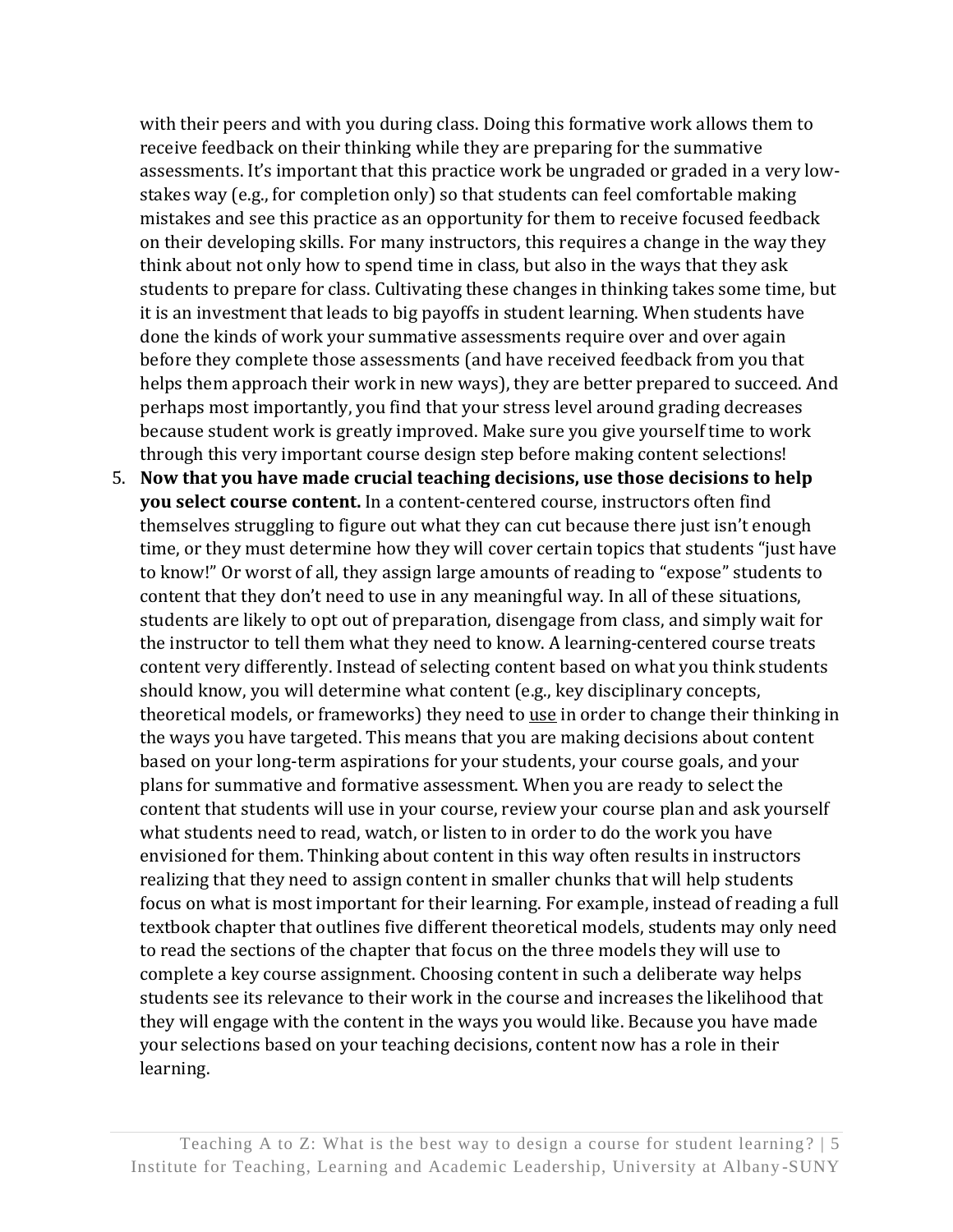### Examples of course design elements from a course in Upstate New York Farming History

# *Example of learning-centered course goals*

At the end of this course students will be able to

- *interpret* primary documents within their historical context.
- *apply* knowledge of historical changes in economic, demographic, and cultural aspects of American society to explain current social realities.
- *locate* and *cite* data to support assertions about causes and effects in history
- *critically analyze* and *evaluate* arguments and the evidence used in their support.
- *synthesize evidence* for a historical interpretation in essay form.

# *Example of summative assessment plan*

Note that the plan requires 3 essays that build toward a longer essay. The skills required for each essay are related so that students practice historical thinking and writing skills across essays. The essays are short so that the instructor can manage feedback and grading.

- Summative assessment #1: Students will write a one page essay in which they interpret a primary document about a specific aspect of Upstate Farming History.
- Summative assessment #2: Students will write a second one page essay in which they interpret a second primary document about the same aspect of Upstate Farming History.
- Summative assessment #3: Students will write a two page essay in which they interpret a secondary historical resource about the same aspect of Upstate Farming History. Interpreting secondary historical resources will require students to critically analyze and evaluate the author's position.
- Summative assessment #4: Using the feedback they get on these three short essays, students will combine those three essays into a longer essay. This final, longer essay will include a section in which the writer suggests how the history of this aspect of Upstate Farming History impacts some aspect of current social reality.

### *Example of plan for practice and feedback/formative assessment for one week of the course (leading up to summative assessment #1)*

# Before Monday's class (for homework), students complete these preparatory steps:

- 1. Read an important primary document related to farming history.
- 2. Write a short response in which they write an initial analysis of this document, explaining the steps of their analysis.

# In Monday's class, students complete these practice steps:

- 1. Share and compare their individual analyses of the primary document in small groups and come to agreement about the most important steps.
- 2. Share their analyses and receive feedback from the instructor.
- 3. Work in small groups to identify the key features of effective historical analysis of primary documents.